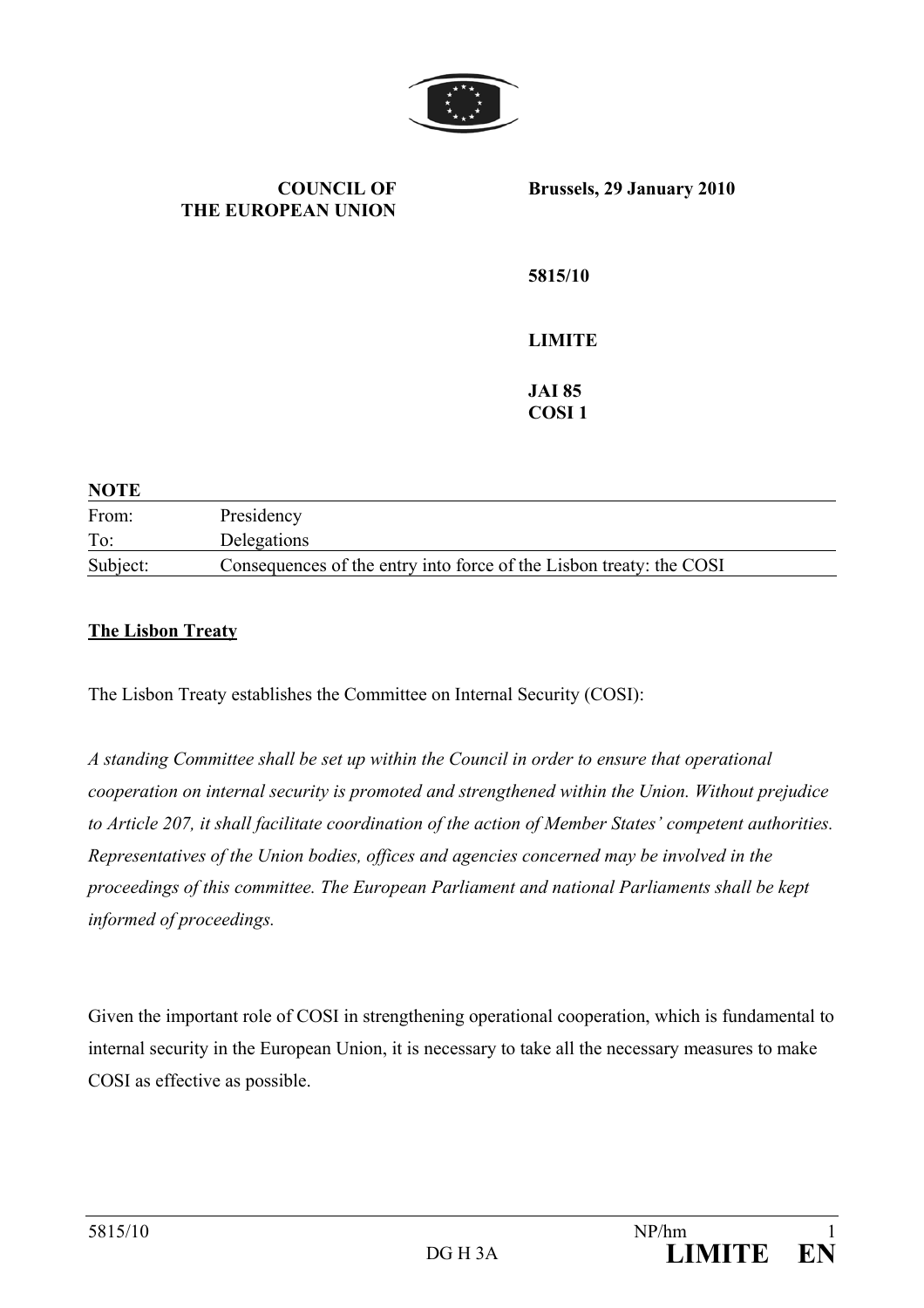## **Scope and tasks of the COSI**

Building on the work which has already taken place during the Swedish Presidency, under Title V of Part Three of the TFEU, it is foreseen that the Standing Committee shall facilitate and ensure effective operational cooperation and coordination, including in areas covered by police and customs cooperation and by authorities responsible for the control and protection of external borders. It shall also cover, where appropriate, judicial cooperation in criminal matters relevant to operational cooperation in the field of internal security.

## Scope

The scope of this Committee will include police and customs cooperation, control and protection of external borders, and, where appropriate, judicial cooperation in criminal matters.

## The main tasks of the COSI will be the following:

- To ensure operational cooperation and coordination.
- To evaluate the general direction and efficiency of operational cooperation and identify possible shortcomings or failures.
- To recommend measures to address them.

The Stockholm Programme confers to COSI the task of developing, monitoring and implementing the Internal Security Strategy. Likewise, it foresees that COSI will be regularly informed of coordination and cooperation efforts against trafficking in human beings.

In order to encourage increasingly coordinated, integrated and effective operations through COSI, stringent cooperation must be fostered between EU agencies and bodies involved in EU internal security such as Europol, Frontex, Eurojust, Cepol and Sitcen. Such actors must continue to improve the provision of effective support to specialist services in Member States.